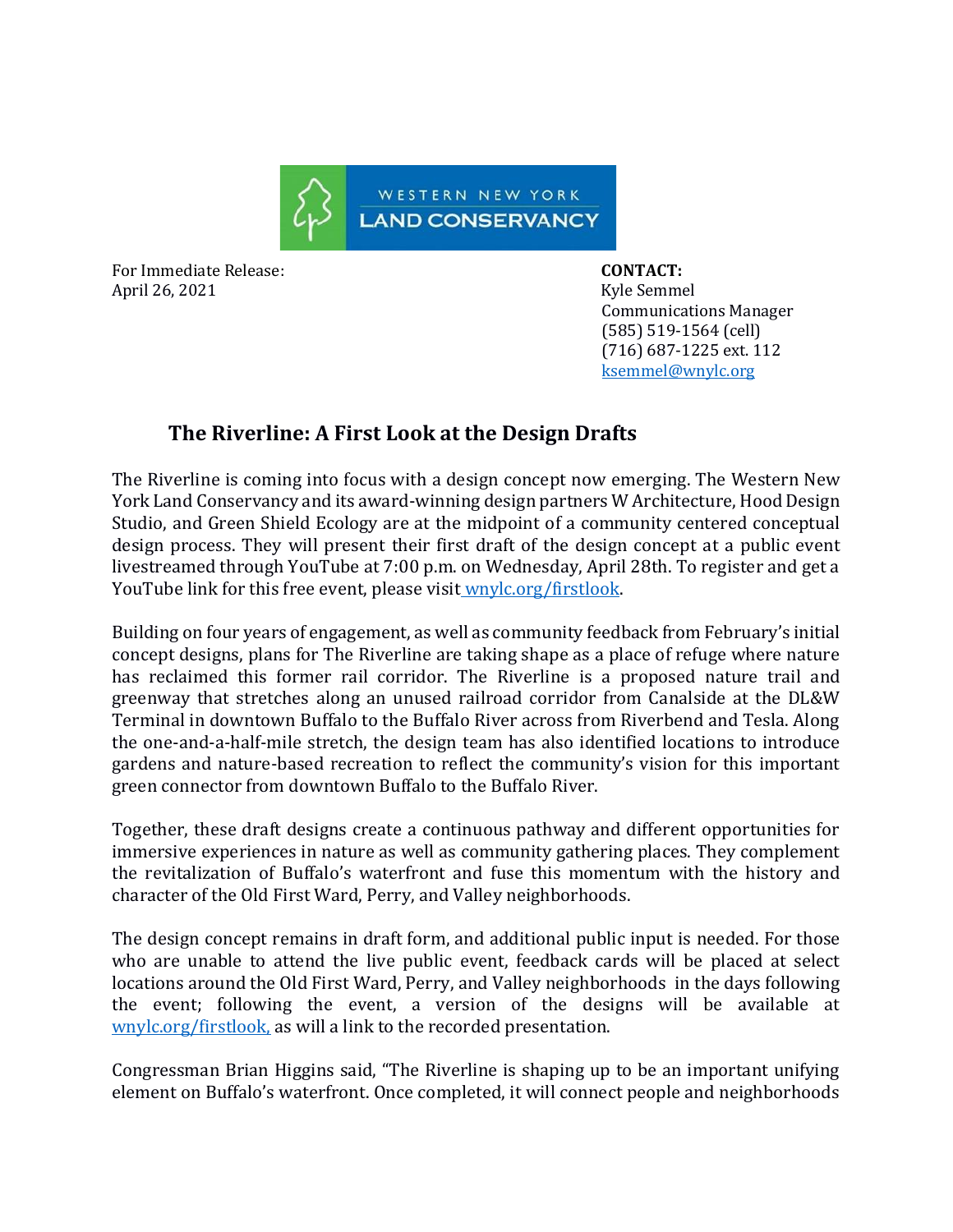to nature and the waterfront. It will also connect the city's rich industrial heritage to its green, environmentally-friendly future. We look forward to reviewing these new draft designs with an eye toward keeping the momentum moving forward."

"In the early 20th century, Buffalo was one of the largest cities in the United States, with its growth fueled by industry and railroads. Our future landscape must embrace our city's past and incorporate the important foundation it was built upon," said Senator Tim Kennedy. "Today, projects like The Riverline are revitalizing downtown and restoring public access to our waterways, in turn creating recreational spaces where people want to spend time together and explore the rich culture and greenspace that Buffalo offers."

"Our community's input is driving the big picture and the small details for The Riverline," said Nancy Smith, Executive Director of the Land Conservancy. "We believe the design team has distilled the essence of four years of listening and is ready to offer a first look at a design that will weave together places, programs, and opportunities. We welcome community input and involvement now with one important question in mind: Does this design reflect your vision for The Riverline?"

Barbara Wilks, founder and principal of W Architecture and Landscape Architecture, added: "Thanks to the public input we've already received, we've learned what excites Western New Yorkers about The Riverline. Community feedback is invaluable to our process. We are looking forward to sharing our draft designs with the community, getting additional input, and unveiling our final concept design this summer."

The DL&W corridor is owned by the Niagara Frontier Transportation Authority (NFTA), which has been a key partner in supporting project planning and design work. The Riverline will include walking, bicycling, and winter activities like snowshoeing and sledding. It will connect to parks and paddleboat launches along the Buffalo River, and it will connect to trails that go to Canalside and the Outer Harbor, as well as the Larkin District and beyond. By transforming the unused railroad corridor into The Riverline, the project will provide a model for how to connect people to nature right in the heart of the city.

The design for The Riverline is being developed in collaboration with neighborhood groups, many project partners, and ongoing community feedback. Once completed, The Riverline will be a vibrant, safe, and welcoming space for people of all ages, abilities, and backgrounds to connect with each other, with nature, and with the waterfront. The Riverline will be an inspiring community gathering place alive with the history and voice of the surrounding Old First Ward, Perry, and Valley neighborhoods.

Funding for the Concept and Schematic Design phase comes in part through an Environmental Protection Fund grant (EPF #180842) administered by the New York State Office of Parks, Recreation and Historic Preservation. Additional funding is provided by BlueCross BlueShield of Western New York Blue Fund; The First Niagara Foundation in partnership with KeyBank; Moog Inc.; an Erie Canalway IMPACT grant awarded by the Erie Canalway Heritage Fund funded in part through the generous support of the Erie Canalway National Heritage Corridor; Kathy Lasher and Scott Bieler; Peggy and Jay Elliott; Nancy and